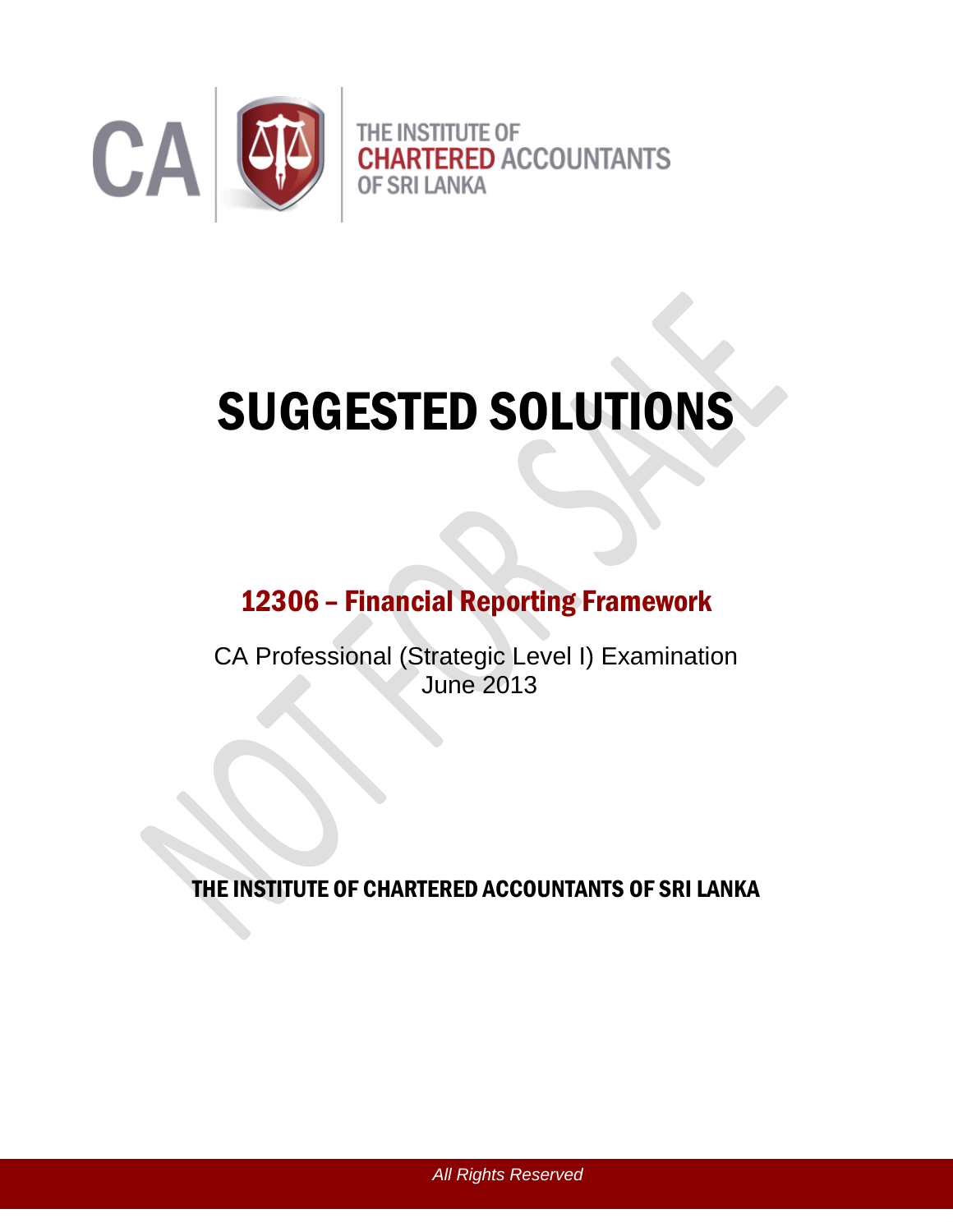- (a) Equity securities not held for trading are to be classified as available for sale and are to be measured at their fair value with the changes in fair value being taken to equity.
- (b) Quoted Treasury Bills shall be classified either as held to maturity or available for sale. Held to maturity bills shall be measured at amortized cost using the effective interest rate while available for sale shall be measured at fair value through equity (fair value to be determined using bid prices).
- (c) The company may have the option to account for investment in the subsidiary either at cost (which is the current practice), or at fair value.(either as FVTPL or AFS).
- (d) Staff earns should be recognized as a financial asset and classified as loans and receivables and will be initially recognized at fair value adjusted for directly attributable and incremental administration fees. Initially they are measured at fair value plus transaction cost. The proceeds advanced may not be the initial fair value of the staff loan. To arrive at the fair value of the loan, the future cash inflows of the loan need to be discounted using the prevailing market rate for a similar loan (similar as to currency, term, type of interest rate and other factors) with a similar credit rating. The difference between the proceeds advanced and the initial fair value on initial recognition is recognised with up-front loss under staff cost. If the effect of discounting is immaterial, the original amount advanced to staff may be considered as fair value
- (e) Trade receivables are initially measured at fair value plus transaction cost. Under normal credit terms, the transaction price may be the initial fair value of the asset. For debtors to whom extensive credit terms are applicable, the future cash inflows of the debtor may need to be discounted using the prevailing market rate for a similar instrument with a similar credit rating. As far as short term receivables are concerned, the amounts receivable may be the fair value since the effect of discounting may be immaterial.
- (f) Trade receivables should be recognized as financial liabilities and classified as other liabilities. Initially they are measured at fair value plus transaction cost. Usually the transaction price may be the initial fair value of the liability (creditor). Exceptionally, to arrive at the fair value, the future cash outflows of the creditor may need to be discounted using the prevailing market rate for a similar instrument with a similar credit rating. The difference between the original invoice value and the initial fair value on initial recognition is recognised with up-front gain. If the effect of discounting is immaterial, the original invoice value may be considered as the fair value.
- (g) Fixed interest bearing loans and borrowings should be recognized as a financial liability and classified as other financial liabilities. Initially they are measured at fair value plus transaction cost (e.g. legal fees, documentary charges). The proceeds received from the bank may be the initial fair value of the loan.
- (h) Joint and collective corporate guarantee is considered as an intra- group corporate financial guarantee contract. This should be initially measured at fair value. Since this is an intra- group financial guarantee contract, no premium is exchanged to determine the fair value. Hence, the fair value is to be estimated by applying a valuation model.
- (i) Redeemable Preference Shares are recognised as financial liabilities and classified as other financial liabilities. Initially they are measured at fair value plus transaction cost. Usually the transaction price may be the initial fair value of the liability. In order to arrive at the fair value, the future cash outflows of the liability may need to be discounted using the prevailing market rate for a similar instrument with a similar credit rating.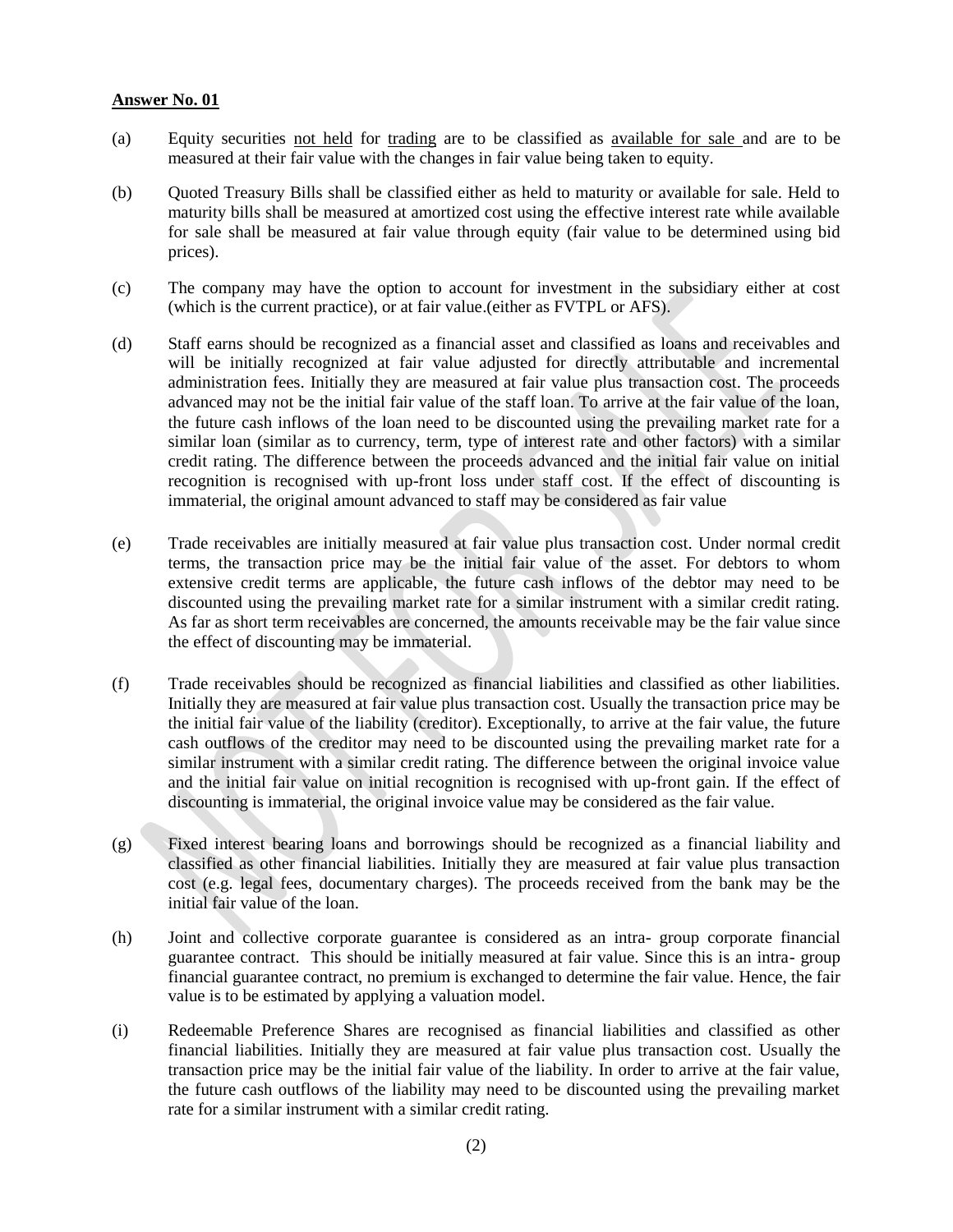(j) An entity shall capitalise borrowing costs that are directly attributable to the acquisition, construction or production of a qualifying asset as part of the cost of that asset. An entity shall recognise other borrowing costs as an expense in the period in which it incurs them.

(Total 30 marks)

#### **Answer No. 02**

(a)

- i. 31 March 2013
- ii. 15 January 2013

SLFRS requires the entity to recognize the services when received. The entity should estimate the grant date fair value of the equity instruments for the purposes of recognising the services received during the period between service commencement date and grant date.

(5 marks)

- (b)
- i. Equity Alpha PLC has discretion over the payment of its dividends over preference shares and hence it should be classified as equity**.**
- ii. Liability Beta PLC management do not have the discretion to avoid the cash obligation and hence preference shares should be classified as a liability. The group as a whole has an obligation to deliver cash.

(5 marks) (Total 10 marks)

#### **Answer No. 03**

(a) Entity C is obliged to disclose the name of B Ltd as the direct parent and Mr X as the ultimate controlling party, even if there are no transactions.

(5 marks)

- (b)
- i. The housing benefit should be disclosed .
- ii. The depreciation charge does not meet the criteria of short term benefits and hence there is no requirement to disclose it. Market rental may be disclosed as narrative information outside the key management compensation table.

(5 marks)

(Total 10 marks)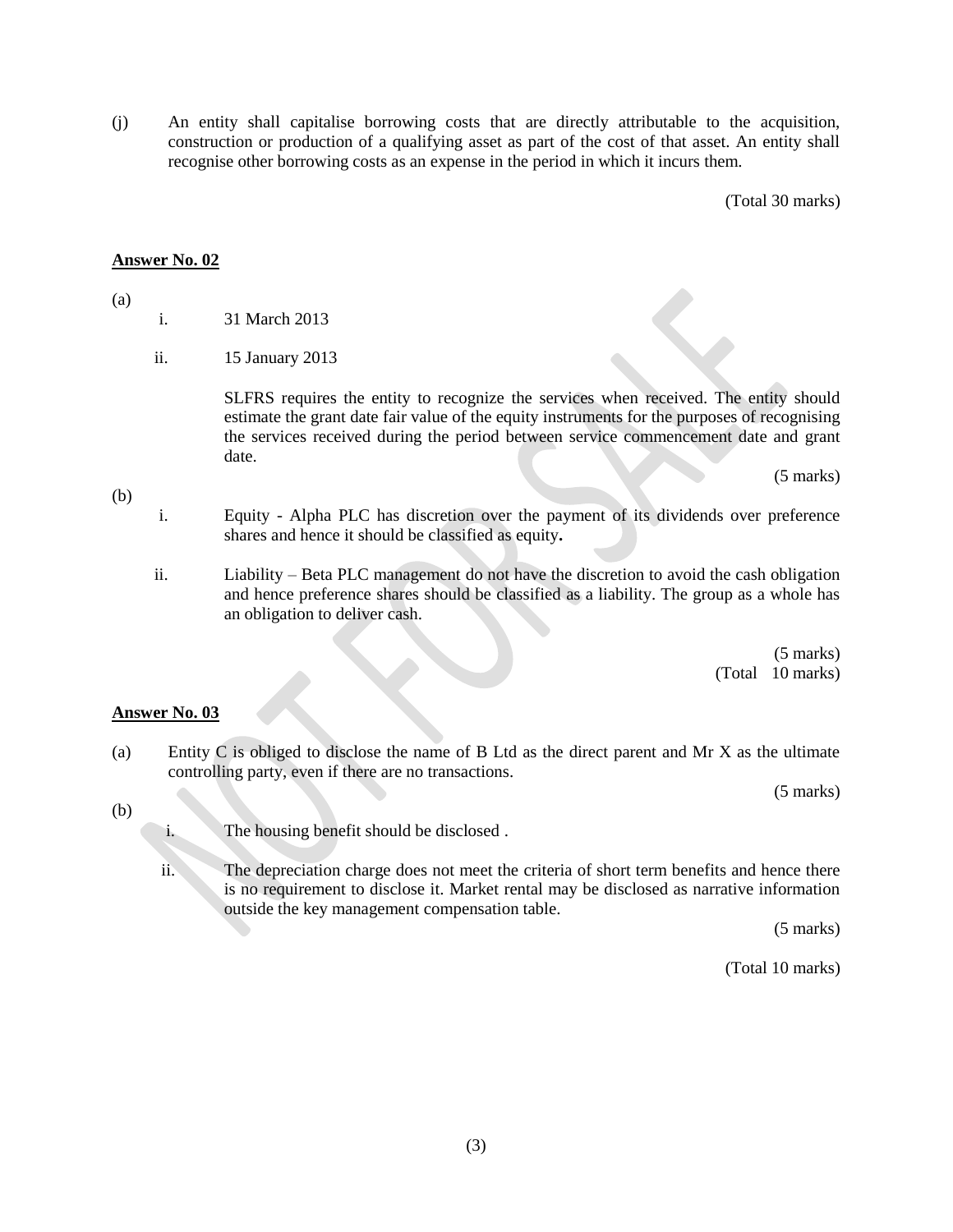The standard references given below are not required as part of the answer. Marks may be given for the principle that is underlined in the answer.

(a) Borrowing costs may include exchange differences arising from foreign currency borrowings to the extent that they are regarded as an adjustment to interest costs. Hence, exchange difference may have to be evaluated for the portion that is a result of interest costs, in order to identify the borrowing cost that can be capitalized.

(2 marks)

(b) The directly attributable costs of an item of PP&E include the costs of testing whether the asset is functioning properly, after deducting the net proceeds from selling any item produced while bringing the asset to that location and condition. (LKAS 16.17). The operation of the hotel that is partially completed is not an operation that occurs in connection with the construction or development of an item of property, plant and equipment, and is not necessary to bring the item to the location and condition necessary for it to be capable of operating in the manner intended by management. Hence, income from the soft opening cannot be credited to PPE.

(2 marks)

(c) A class of assets may be revalued on a rolling basis provided revaluation of the class of assets is completed within a short period and provided the revaluations are kept up to date. (LKAS 16.38)

(2 marks)

(d) Although an appraisal is normally undertaken by professionally qualified valuers, an appraiser does not have to be independent of the reporting entity. Hence, if the employee is suitably qualified he/she may carry out the valuation.

The entity will have to disclose that an independent valuer was not involved in the valuation of the assets. (LKAS 16.77)

> (4 marks) (Total 10 marks)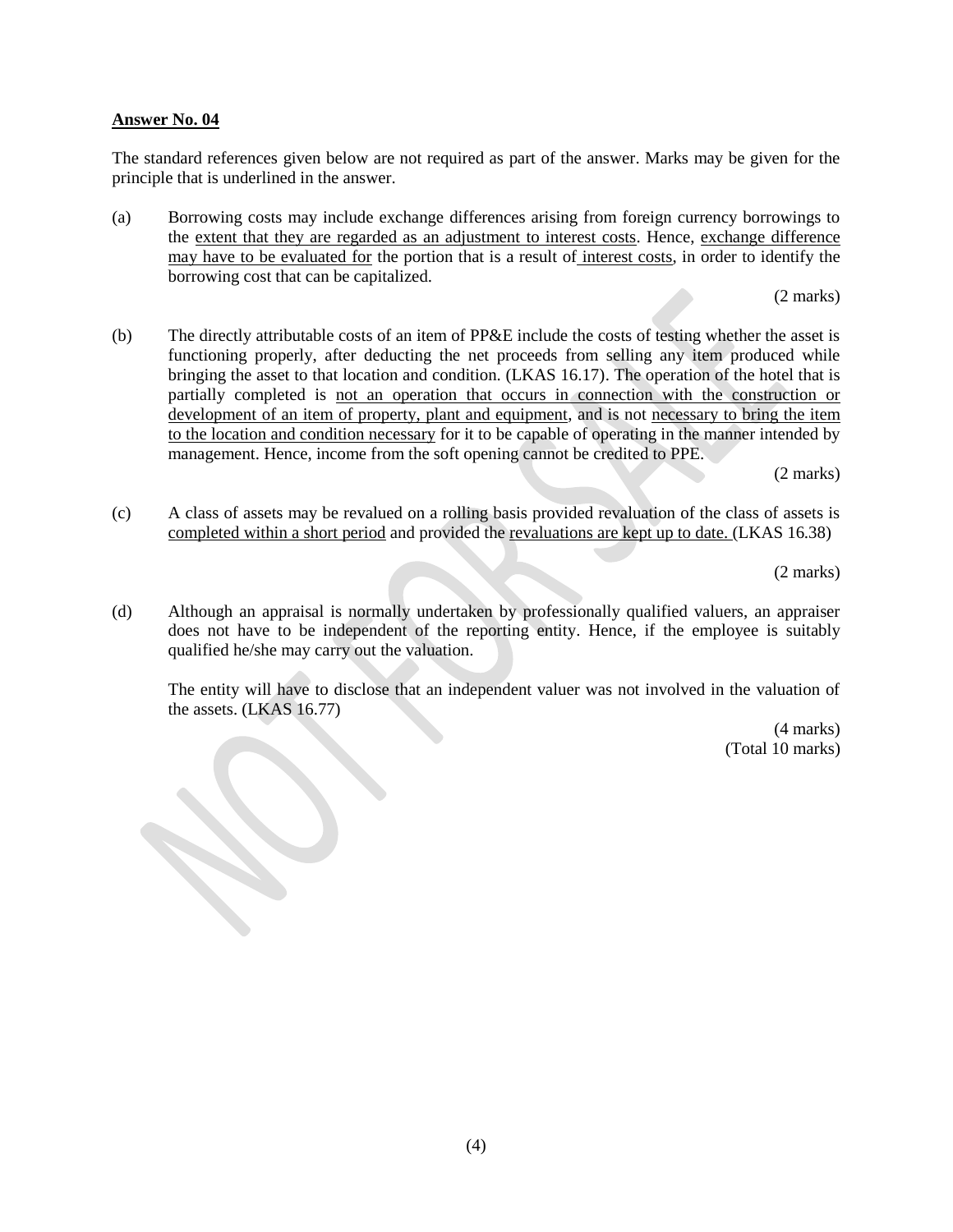(a) The impairment indicators and their analysis for the plastic household items:

| <b>External Indicators</b>                                                  | Evaluation                                               |  |
|-----------------------------------------------------------------------------|----------------------------------------------------------|--|
| Changes in the environment in which the                                     | Due to propaganda on use of environment<br>1.            |  |
| entity operates.                                                            | friendly household items, the assets relating            |  |
|                                                                             | to the business line may be subjected to                 |  |
|                                                                             | impairment, as a result of declining demand              |  |
|                                                                             | for the products.                                        |  |
|                                                                             | Technological obsolescence of the plant,<br>2.           |  |
|                                                                             | resulting in the deterioration of the value of           |  |
|                                                                             | the plant.                                               |  |
| Change in the market interest rates                                         | During the financial year, the change in the             |  |
|                                                                             | market rate did not affect the asset's value in          |  |
|                                                                             | use. (or any other appropriate response.)                |  |
| Grater decline in the market value of the asset                             | Considering that required overhaul did not take          |  |
| more than it would be from the normal use                                   | place, and the plant is operating at 60%                 |  |
|                                                                             | capacity, the market value of the asset may be           |  |
|                                                                             | affected. Another contributory factor may be the         |  |
|                                                                             | availability<br>$\sigma$<br>machines<br>with<br>superior |  |
|                                                                             | technology in the market.                                |  |
| <b>Internal Indicators</b>                                                  |                                                          |  |
| Restrictions on capital expenditure                                         | Due to curtailment of capital expenditure the            |  |
|                                                                             | plant is not functioning at its optimum. This            |  |
|                                                                             | may also cause a significant increase in                 |  |
|                                                                             | maintenance and other related costs of the plant.        |  |
| Internal reporting                                                          | The following aspects indicate the possibility of        |  |
|                                                                             | impairment:                                              |  |
|                                                                             | Decline in sales may<br>affect<br>the                    |  |
|                                                                             | projected sales, and thereby affect                      |  |
|                                                                             | profitability and cash flows                             |  |
|                                                                             | Increased costs<br>due<br>heavy<br>to                    |  |
|                                                                             | maintenance, etc. may affect expected                    |  |
|                                                                             | profit margins                                           |  |
| Based on the above analysis an impairment test will have to be carried out. |                                                          |  |
|                                                                             |                                                          |  |

(7 marks)

- (b) 1. Price in a binding sale agreement in an arm's length transaction, adjusted for incremental costs that would be directly attributable to the disposal of the asset.
	- 2. If there is no binding sale agreement but an asset is traded in an active market, fair value less costs to sell is the asset's market price less the costs of disposal.
	- 3. If there is no binding sale agreement or active market for an asset, fair value less costs to sell is based on the best information available to reflect the amount that an entity could obtain, at the end of the reporting period, from the disposal of the asset in an arm's length transaction between knowledgeable, willing parties, after deducting the costs of disposal.

(3 marks)

(Total 10 marks)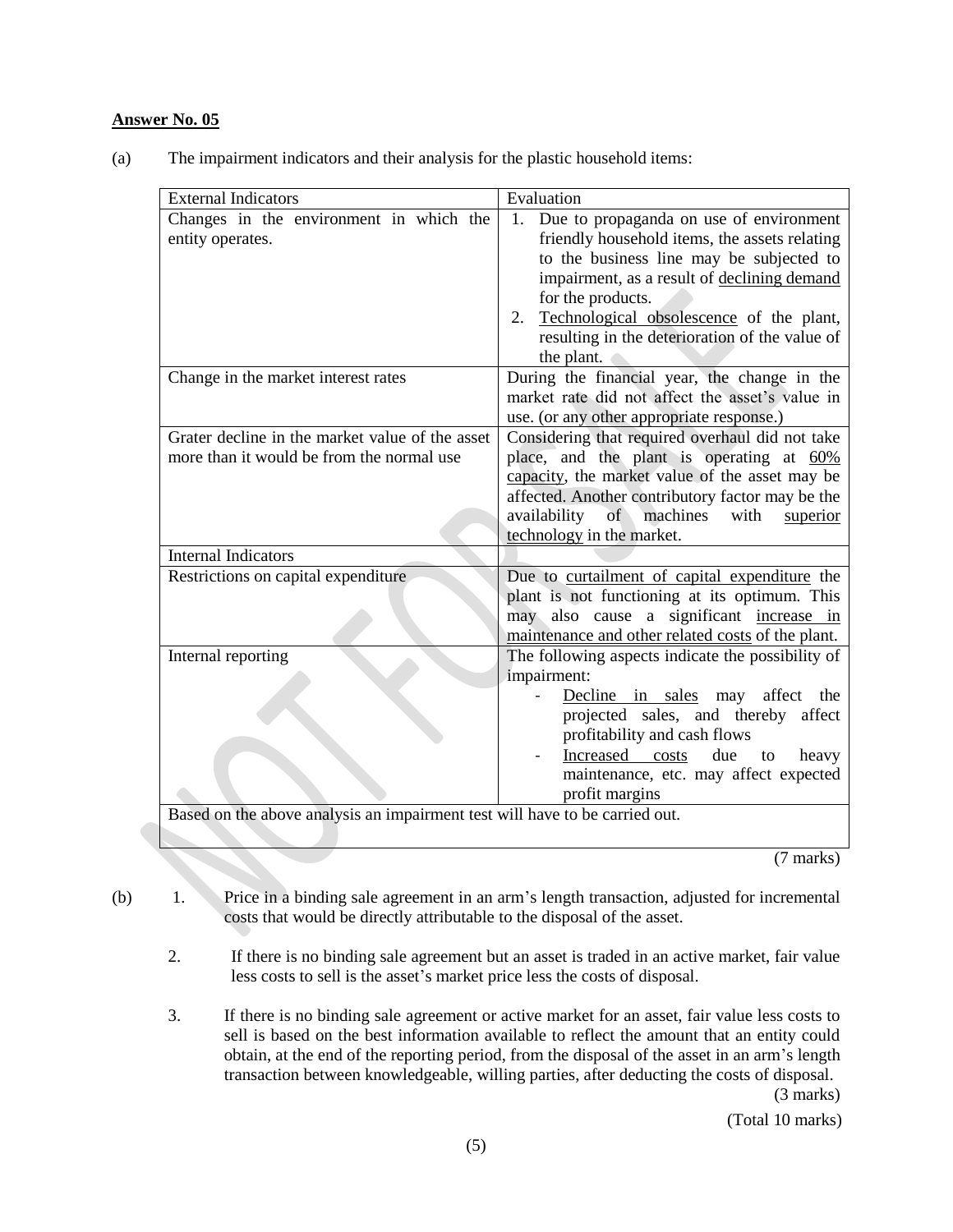| (a) | Direct ownership in KT   | 10% |           |
|-----|--------------------------|-----|-----------|
|     | Ownership through Quitex | 5%  |           |
|     | Total holding in KT      | 5%  |           |
|     |                          |     | (3 Marks) |

Ownership through BT Hotels is not considered as it is an associate. (LKAS 28 Para 21)

(b) The recognition of income on the basis of distributions received may not be an adequate measure of the income earned by an investor on an investment in an associate because the distributions received may bear little relation to the performance of the associate. Because the investor has significant influence over the associate, the investor has an interest in the associate's performance and, as a result, the return on its investment. The investor accounts for this interest by extending the scope of its financial statements to include its share of profits or losses of such an associate. As a result, application of the equity method provides more informative reporting of the net assets and profit or loss of the investor.

(The principles underlined above are sufficient)

(5 marks) (Total 8 marks)

#### **Answer No. 07**

- (a) i. GEL does not have to consolidate the subsidiary. Parent need not consolidate if it has no subsidiaries other than one that was acquired with the intention of selling or disposing of it within one year.
	- ii. Yes. This section applies to a first-time adopter of the SLFRS for SMEs, regardless of whether its previous accounting framework was full SLFRSs.
	- iii. Under SLFRS for SMEs an entity shall recognise all borrowing costs as an expense in profit or loss in the period in which they are incurred.

(8 marks)

(b) i. Segment 1 and Segment 2 cannot be combined for external reporting purposes.

Reasons

Operating segments that meet either of the following quantitative thresholds shall be reported separately.

- Revenue is 10% or more of the combined revenue, internal and external, of all operating segments
- Its assets are 10% or more of the combined assets of all operating segments
- ii. Segment 3 and Segment 4 cannot be combined for external reporting purposes.

The operating segments do not seem to have similar economic characteristics.

- The long term gross margin is very dissimilar.
- The type of customers that segments 3 and 4 serve are dissimilar.

(6 marks) (Total 14 marks)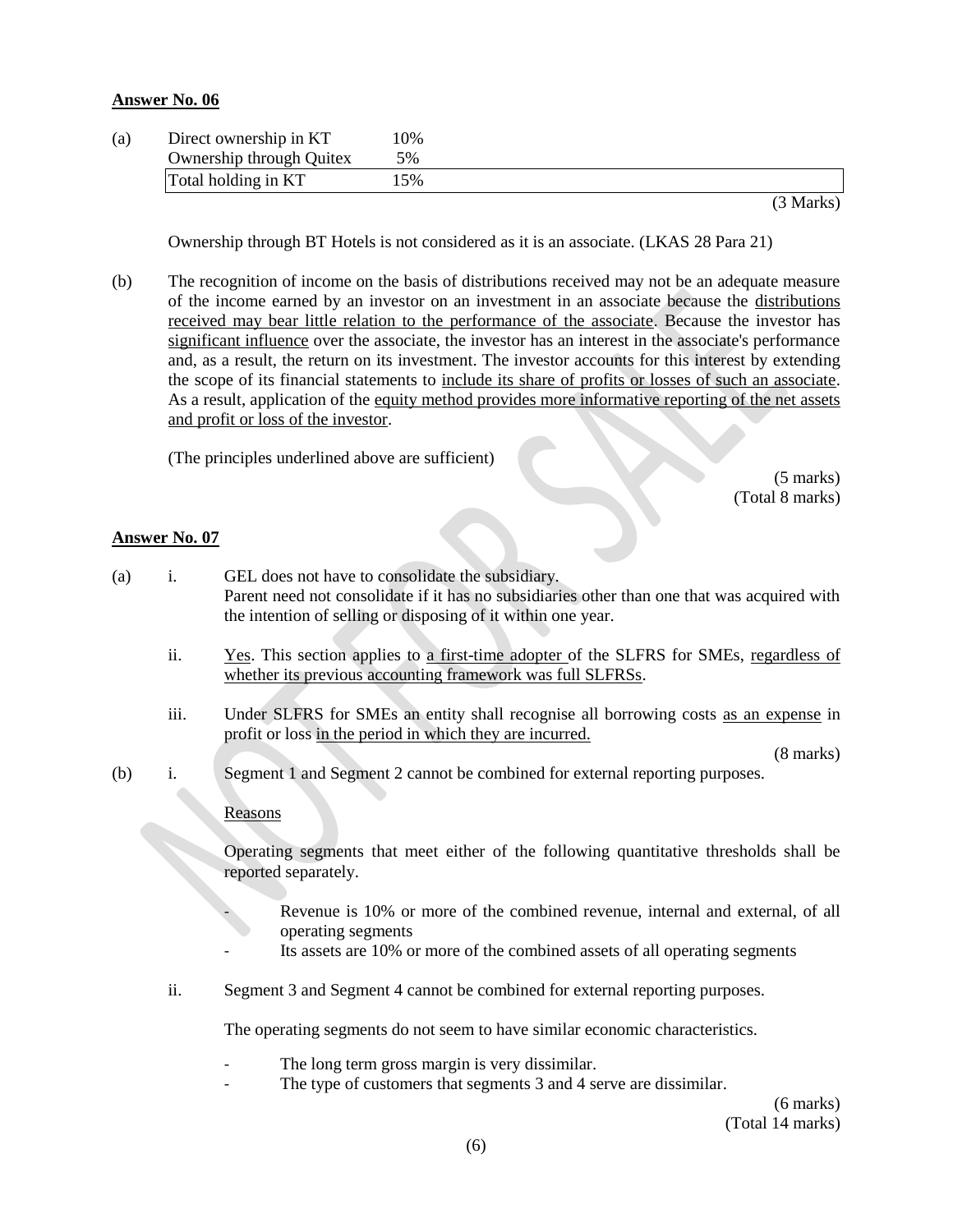(a)

(i) Yes. As per the Corporate Governance requirements a board shall include at least two non executive directors, or such number of non- executive directors equivalent to 1/3 of the total number of directors whichever is higher.

(2 marks)

(ii)  $N_0$ . At least 2 independent non-executive directors should be present in the remuneration committee. **or** the Committee should not have any executive director.

(2 marks)

(iii)  $N_0$ . Mr. Y. De Saram has significant shareholding in the company, hence he is not independent.

(2 marks)

(b ) Interest on preference shares will not be considered, as the interest falls due only if the board authorizes such payment.

(2 marks)

(Total 8 marks)